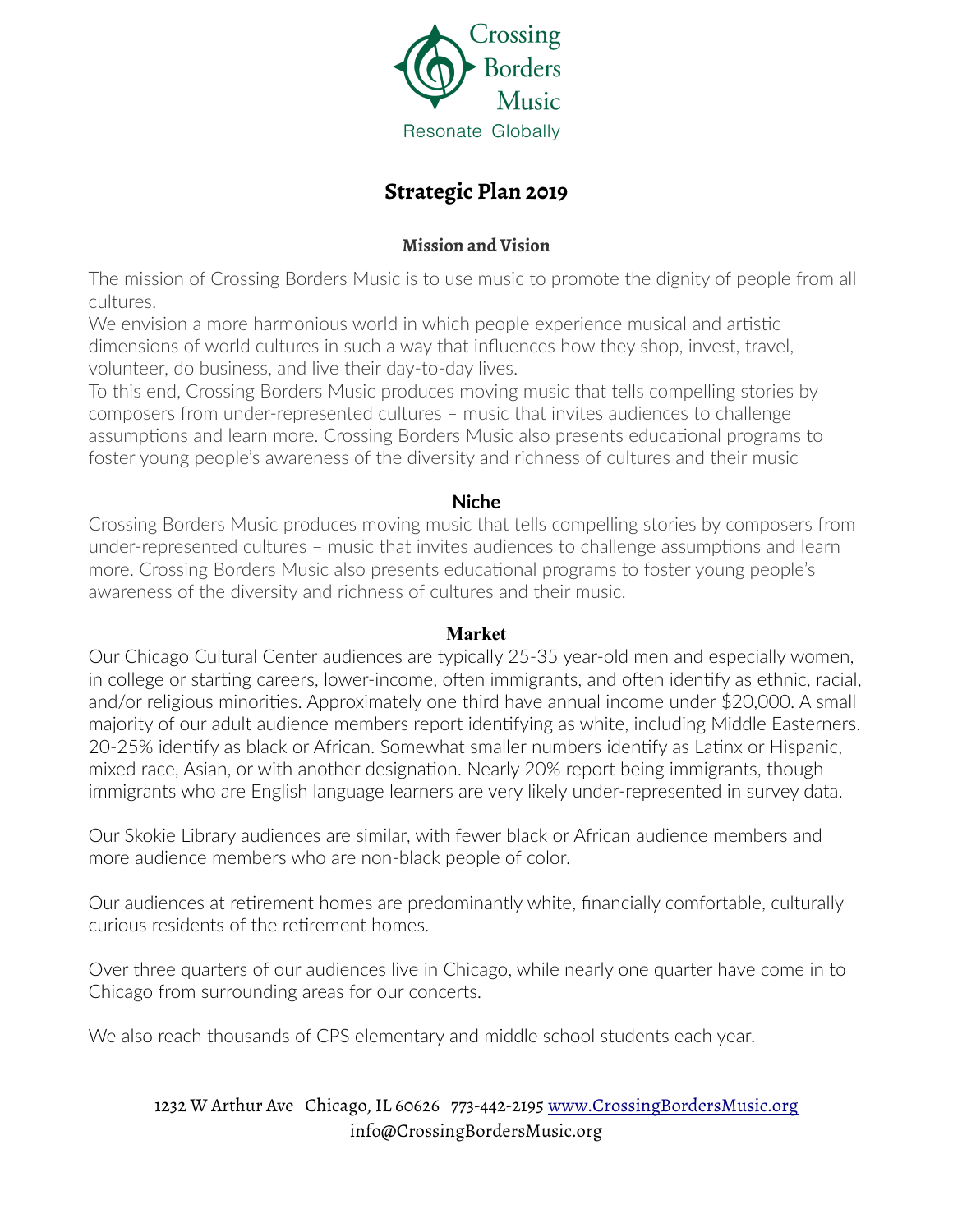### **6-year Target**

Future Date: 7/1/25 Budget (for 25-26): \$400,000 Goals and Measurements: live audiences of 50,000 100 annual performances 95% of audience say they feel more connected to the featured culture 30,000 combined e-mail subscribers and social media followers

### **5-year Target**

Future Date: 7/1/24 Goals and Measurements: Full-time Executive Director Part-time Artistic Director Physical office space

#### **3-year Target**

Future Date: 7/1/22 Budget: \$180,000 (for 22-23) Goals and Measurements: live audiences of 38,000 70 annual performances 95% of audience say they feel more connected to the featured culture

#### **1-year Target**

Future Date: 7/1/20 Budget (for 19-20): \$80,000-\$90,000 Measurements: live audiences of 12,000 45 annual performances 95% of audience say they feel more connected to the featured culture 4250 combined e-mail subscribers and social media followers - 500 Instagram followers, 2200 Facebook followers, 150 YouTube subscribers, 1400 email subscribers